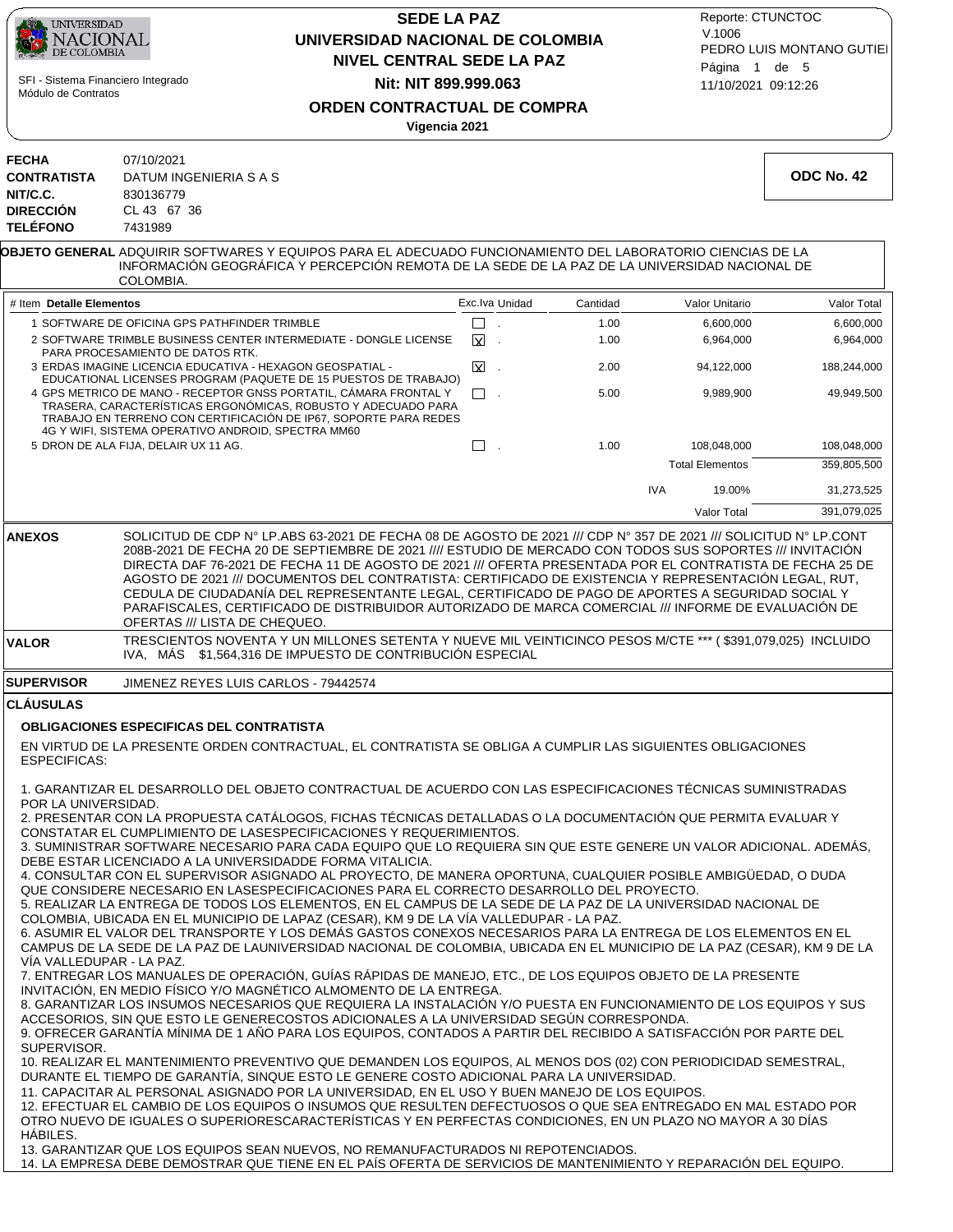

# **NIVEL CENTRAL SEDE LA PAZ SEDE LA PAZ UNIVERSIDAD NACIONAL DE COLOMBIA Nit: NIT 899.999.063**

11/10/2021 09:12:26 PEDRO LUIS MONTANO GUTIEI Reporte: CTUNCTOC V.1006 Página 2 de 5

**ORDEN CONTRACTUAL DE COMPRA**

**Vigencia 2021**

| FECHA              | 07/10/2021             |
|--------------------|------------------------|
| <b>CONTRATISTA</b> | DATUM INGENIERIA S A S |
| NIT/C.C.           | 830136779              |
| DIRECCIÓN          | CL 43 67 36            |
| <b>TELÉFONO</b>    | 7431989                |

**ODC No. 42**

#### **OBLIGACIONES ESPECIFICAS DEL CONTRATISTA**

15. RESPONDER EN FORMA EXCLUSIVA POR EL CUMPLIMIENTO DEL MANUAL DE SEGURIDAD, SALUD OCUPACIONAL Y AMBIENTE PARA CONTRATISTAS DE LA UNIVERSIDAD. ESTEMANUAL PUEDE SER CONSULTADO EN EL SIGUIENTE

LINK:HTTP://PERSONAL.UNAL.EDU.CO/FILEADMIN/USER\_UPLOAD/MANUAL\_SEGURIDAD\_SALUD\_OCUPACIONAL\_Y\_AMBIENTE\_CONTRATIS TAS\_UN-DNSO.PDF

16. ABSTENERSE DE INCURRIR EN ACCIONES U OMISIONES QUE CAUSEN DISCRIMINACIÓN, SUFRIMIENTO FÍSICO, PSICOLÓGICO, SEXUAL O PATRIMONIAL, POR RAZONES DE SEXO,GÉNERO U ORIENTACIÓN SEXUAL, EN CUALQUIER PERSONA PERTENECIENTE A LA COMUNIDAD DE LA UNIVERSIDAD NACIONAL DE COLOMBIA O QUE SE ENCUENTRE DENTRO DELCAMPUS UNIVERSITARIO. EL INCUMPLIMIENTO DE ESTA OBLIGACIÓN ACARREARÁ LAS SANCIONES CONTRACTUALES A QUE HAYA LUGAR EN EL MARCO DEL MANUAL DECONVENIOS Y CONTRATOS DE LA UNIVERSIDAD NACIONAL DE COLOMBIA Y DE LO DISPUESTO EN LA RESOLUCIÓN DE RECTORÍA 1215 DE 2017.

17. PARA LA ADQUISICIÓN DE LA IMPRESORA, SE DEBE SEGUIR LA DIRECTRIZ "DIRECTRICES TÉCNICAS PARA LA ADQUISICIÓN DE IMPRESORAS", ESPECIFICADO PARALA IMPRESORA IMPRESORA LASER MULTIFUNCIONAL GAMA MEDIA.

18. PARA LA ADQUISICIÓN DE LOS MONITORES SE DEBE CUMPLIR LA DIRECTRIZ "DIRECTRICES TÉCNICAS MÍNIMAS PARA LA ADQUISICIÓN DE MONITORES" DEBENSER DE TAMAÑO ESTÁNDAR DENTRO DE LA CATEGORÍA DE 23" A 27". SE REQUIEREN MONITORES DE ALTURA AJUSTABLE, CONEXIÓN USB, Y DE TAMAÑO DE 24'' A 27''.

19. LAS ESPECIFICACIONES MÍNIMAS DEL ESPECTRO-RADIÓMETRO DEBE PERMITIR LA MEDICIÓN DE ESPECTRO UV A INFRARROJO CERCANO. RANGO ESPECTRAL DE MEDICIÓN:220 A 1100 NM. RANGO DE CALIBRACIÓN DE IRRADIANCIA: 300 A 1000 NM. RESOLUCIÓN LONGITUD DE ONDA: 1.5 NM. REPETIBILIDAD DE LA MEDICIÓN: ± 10 %,MÍNIMO DE 8 MILISEGUNDOS. DETECTOR: CCD, 2048 PIXELES. INTERVALO DE TIEMPO DE INTEGRACIÓN: 1 MS A 65 S. REQUERIMIENTOS DE VOLTAJE: 100 MA A 5 V DC(USB). INTERFAZ DE COMPUTADOR: PUERTO USB 2.0., WIFI, BLUETOOTH. QUE INCLUYA ACCESORIOS PARA TOMA DE DATOS EN TERRENO, CALIBRACIÓN, MALETA PARACARGAR Y TODOS LOS CABLES. VER LAS ESPECIFICACIONES EN LA SECCIÓN NO 4 PARA MÁS DETALLES TÉCNICOS REQUERIDOS.

20. TODA SOLUCIÓN INFORMÁTICA QUE UTILICE LA INFRAESTRUCTURA DE LA UNIVERSIDAD DEBE CONTAR CON UN ESQUEMA DE SOPORTE Y MANTENIMIENTO EL CUAL DEBE SERPROVISTO A TRAVÉS DEL PROVEEDOR. ESTE SOPORTE DEBE INCLUIR (SI SE REQUIERE DE INFORMACIÓN DETALLADA SOBRE ESTA OBLIGACIÓN CONSULTAR LA DIRECTRIZ TÉCNICA7B) I. SOPORTE A USUARIOS II. SOPORTE A SOLUCIÓN INFORMÁTICA III. MANTENIMIENTO IV. ACUERDO DE NIVEL DE SERVICIOS ANS, QUE INCLUYA: A) SOLICITUD B)INCIDENTE C) IMPACTO D) URGENCIA E) PRIORIZACIÓN V. SISTEMA DE GESTIÓN DE INCIDENTES, COMO MECANISMO PARA LA SOLUCIÓN DE INCIDENTES.

#### **PLAZO**

EL PLAZO DURANTE EL CUAL SE EJECUTARA ESTA ORDEN CONTRACTUAL ES DE SESENTA (60) DÍAS, CONTADOS A PARTIR DE LA FECHA DE LEGALIZACIÓN.

#### **FORMA DE PAGO**

LA UNIVERSIDAD PAGARA EL VALOR PACTADO AL CONTRATISTA, EL CUAL INCLUYE LOS IMPUESTOS, GRAVAMENES Y RETENCIONES A QUE HAYA LUGAR O SE DERIVEN DEL MISMO, EN UN ÚNICO PAGO QUE SE HARÁ EFECTIVO PREVIA PRESENTACIÓN POR PARTE DEL CONTRATISTA DE LA FACTURA Y DE LA CERTIFICACION EN LA QUE CONSTE QUE EL CONTRATISTA SE ENCUENTRA AL DÍA EN EL PAGO DE APORTES A SEGURIDAD SOCIAL Y PARAFISCALES, CONFORME A LO DISPUESTO EN LA LEY 789 DE 2002, INGRESO AL ALMACEN Y CONSTANCIA DE CUMPLIMIENTO EXPEDIDA POR EL SUPERVISOR.

#### **LUGAR DE EJECUCION**

LA PAZ - CESAR.

#### **LUGAR DE ENTREGA**

REALIZAR LA ENTREGA DE TODOS LOS ELEMENTOS EN EL CAMPUS DE LA SEDE DE LA PAZ, UBICADO EN EL MUNICIPIO DE LA PAZ (CESAR), EN LA CARRETERA VÍA LA PAZ VALLEDUPAR KM 2-100.

# **DESTINO**

VICERRECTORÍA SEDE DE LA PAZ.

#### **NOTA**

LA OFERTA PRESENTADA POR EL CONTRATISTA DE FECHA 25 DE AGOSTO DEL 2021 HACE PARTE INTEGRAL DE LA PRESENTE ORDEN CONTRACTUAL.

#### **RESPONSABLE DE LA SUPERVISION**

LA SUPERVISION DE LA PRESENTE ORDEN CONTRACTUAL SERA EJERCIDA POR EL(LA) DIRECTOR(A) ACADÉMICO DE LA SEDE DE LA PAZ.

#### **SUPERVISION/ INTERVENTOR**

EL SUPERVISOR O INTERVENTOR, PARA EJERCER EL ADECUADO SEGUIMIENTO A LA EJECUCION DE LA ORDEN CONTRACTUAL QUE LE HA SIDO ASIGNADA, DEBERA DAR CUMPLIMIENTO A LAS OBLIGACIONES ESTIPULADAS EN LOS ARTICULOS 92 A 94 DEL MANUAL DE CONVENIOS Y CONTRATOS ADOPTADO MEDIANTE RESOLUCION DE RECTORIA NO. 1551 DE 2014, Y LAS DEMAS NORMAS QUE LO COMPLENTEN, ADICIONEN O SUSTITUYAN.

### **RESPONSABLE DE BIENES ANTE INVENTARIOS (PARA ODC)**

LOS ELEMENTOS QUEDARAN A CARGO DE: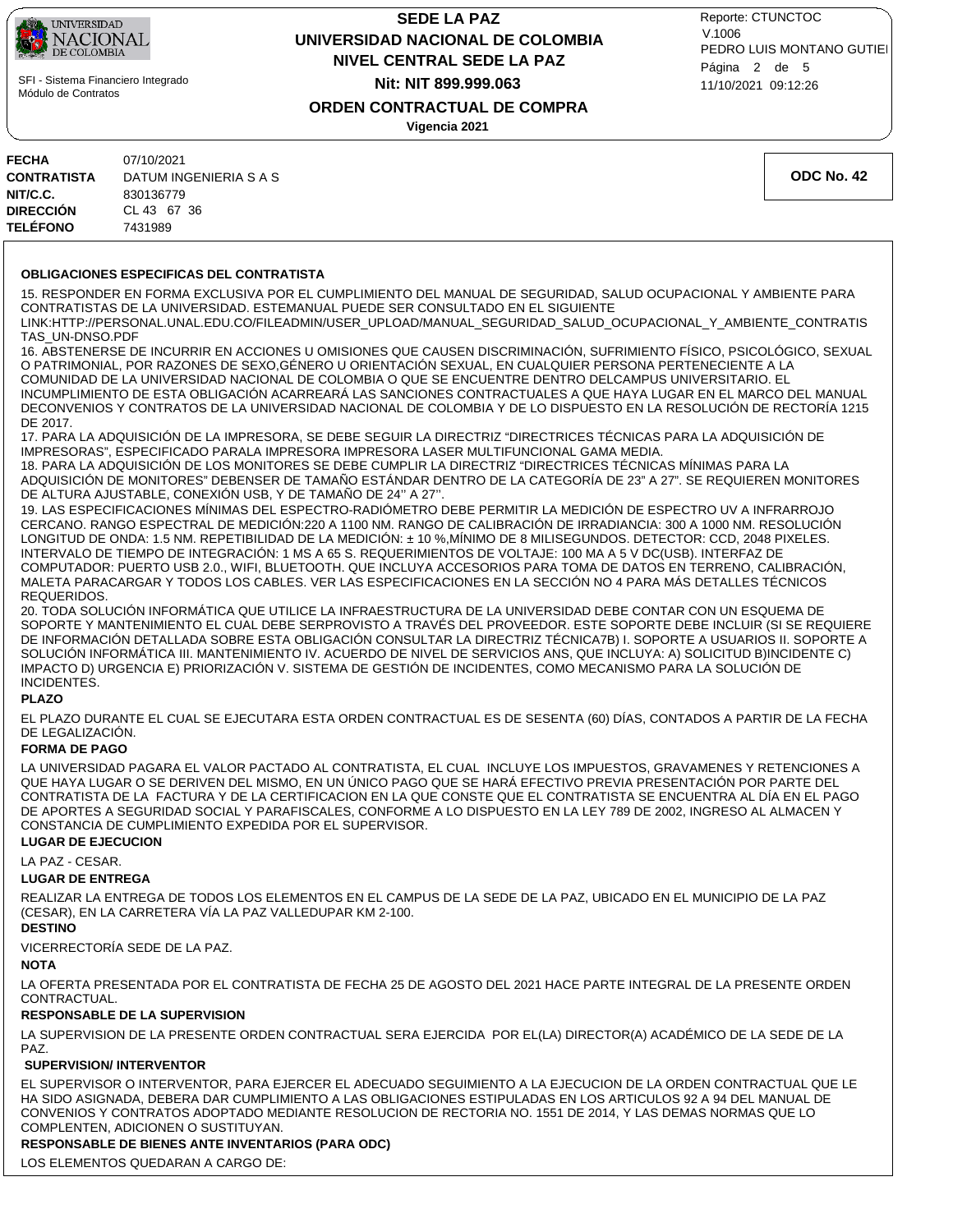

## **NIVEL CENTRAL SEDE LA PAZ SEDE LA PAZ UNIVERSIDAD NACIONAL DE COLOMBIA Nit: NIT 899.999.063**

11/10/2021 09:12:26 PEDRO LUIS MONTANO GUTIEI Reporte: CTUNCTOC V.1006 Página 3 de 5

### **ORDEN CONTRACTUAL DE COMPRA**

**Vigencia 2021**

| FECHA              | 07/10/2021             |
|--------------------|------------------------|
| <b>CONTRATISTA</b> | DATUM INGENIERIA S A S |
| NIT/C.C.           | 830136779              |
| DIRECCIÓN          | CL 43 67 36            |
| <b>TELÉFONO</b>    | 7431989                |

**ODC No. 42**

#### **RESPONSABLE DE BIENES ANTE INVENTARIOS (PARA ODC)**

YUSMIDIA SOLANO SUAREZ C.C. N° 64.542.859 CARGO: DOCENTE CORREO: YSOLANOSU@UNAL.EDU.CO DEPENDENCIA: DIRECCIÓN ACADÉMICA SEDE DE LA PAZ TELEFONO: 3002302391

#### **INHABILIDADES E INCOMPATIBILIDADES**

EL CONTRATISTA MANIFIESTA EXPRESAMENTE A LA UNIVERSIDAD QUE NO ESTA INCURSO EN NINGUNA CAUSAL INHABILIDAD O INCOMPATIBILIDAD CONTENIDA EN LA CONSTITUCION POLITICA NI EN LA LEY, Y QUE SERAN DE SU EXCLUSIVA RESPONSABILIDAD LAS CONSECUENCIAS QUE SE DERIVEN DE LAS ANTECEDENTES O SOBREVINIENTES.

#### **SISTEMA DE SEGURIDAD SOCIAL INTEGRAL Y PARAFISCALES**

LAS PARTES SE COMPROMETEN A CUMPLIR LAS OBLIGACIONES ESTABLECIDAS EN EL ARTICULO 50 DE LA LEY 789 DE 2002, MODIFICADO POR LA LEY 828 DE 2003.

#### **PREVENCION DE VIOLENCIAS BASADAS EN GENERO O VIOLENCIA SEXUAL (CONTRATOS, OTROSIS)**

EL CONTRATISTA SE OBLIGA PARA CON LA UNIVERSIDAD A ABSTENERSE DE INCURRIR EN ACCIONES U OMISIONES QUE CAUSEN DISCRIMINACIÓN, SUFRIMIENTO FÍSICO, SICOLÓGICO, SEXUAL O PATRIMONIAL, POR RAZONES DE SEXO, GÉNERO U ORIENTACIÓN SEXUAL, EN CUALQUIER PERSONA PERTENECIENTE A LA COMUNIDAD DE LA UNIVERSIDAD NACIONAL DE COLOMBIA O QUE SE ENCUENTRE DENTRO DEL CAMPUS UNIVERSITARIO.

EL INCUMPLIMIENTO DE LA MENCIONADA CLAUSULA ACARREARÁ LAS SANCIONES CONTRACTUALES A QUE HAYA LUGAR EN EL MARCO DEL MANUAL DE CONVENIOS Y CONTRATOS DE LA UNIVERSIDAD NACIONAL DE COLOMBIA Y DE LO DISPUESTO EN LA RESOLUCIÓN DE RECTORÍA NO. 1215 DE 2017.

#### **SOLUCION DE CONTROVERSIAS CONTRACTUALES**

**AUTORIZACIÓN DE TRATAMIENTO DE DATOS PERSONALES (CONTRATOS, OTROSIS)** ANTES DE ACUDIR A LAS INSTANCIAS JUDICIALES, LAS PARTES BUSCARÁN RESOLVER CUALQUIER DIFERENCIA O DISCREPANCIA SURGIDA CON OCASIÓN DEL PRESENTE CONTRATO, DE FORMA ÁGIL, RÁPIDA Y DIRECTA, MEDIANTE LA APLICACIÓN DE LOS MECANISMOS ALTERNATIVOS DE SOLUCIÓN DE CONFLICTOS, TALES COMO LA CONCILIACIÓN, LA MEDIACIÓN O LA TRANSACCIÓN.

AUTORIZO DE MANERA EXPRESA E INEQUÍVOCA A LA UNIVERSIDAD NACIONAL DE COLOMBIA PARA QUE DÉ TRATAMIENTO SOBRE LA RECOLECCIÓN, ALMACENAMIENTO, USO, CIRCULACIÓN Y LA SUPRESIÓN DE LOS DATOS PERSONALES INDISPENSABLES, OPCIONALES Y SENSIBLES QUE SE HAYAN RECOLECTADO EN FECHAS ANTERIORES O QUE SE REQUIERAN EN UN FUTURO PARA EL DESARROLLO ADECUADO DE LA RELACIÓN ENTRE LAS PARTES DEL PRESENTE CONTRATO, AUTORIZO LA CESIÓN NACIONAL O TRANSFERENCIA INTERNACIONAL DE DATOS A: I) ENTIDADES PÚBLICAS O ADMINISTRATIVAS EN EJERCICIO DE SUS FUNCIONES LEGALES O POR ORDEN JUDICIAL; II) TERCEROS CON LOS CUALES LA UNIVERSIDAD HAYA CELEBRADO CONTRATOS, PARA LA REALIZACIÓN DE TAREAS TERCERIZADAS RELACIONADAS CON, O DERIVADAS DEL SERVICIO EDUCATIVO Y DEMÁS RELACIONADOS; III) TERCEROS PAÍSES, CUANDO SE REQUIERA PARA REALIZAR LOS FINES DE LA EDUCACIÓN BINACIONAL O PARA LA REALIZACIÓN DE ALGUNA ACTIVIDAD EDUCATIVA EN ESTOS TERCEROS PAÍSES O PARA EL DESARROLLO DE ACTIVIDADES DE MEJORAMIENTO DEL SERVICIO EDUCATIVO, AUTORIZO EL TRATAMIENTO DE LOS DATOS DE MENORES DE EDAD COMO REPRESENTANTE LEGAL DEL MENOR; AUTORIZO EL TRATAMIENTO DE DATOS SENSIBLES ENTRE OTROS EL USO DE SISTEMAS BIOMÉTRICOS Y VIDEO VIGILANCIA QUE PUEDE SER MONITOREADO SIN QUE ESTO IMPLIQUE VIOLACIÓN A SUS DERECHOS A LA INTIMIDAD Y DIGNIDAD; AUTORIZO AL TRATAMIENTO DE DATOS PRIVADOS COMO FOTOGRAFÍAS Y VIDEOS PARA QUE SEAN PUBLICADOS EN LA REDES SOCIALES Y DEMÁS FINALIDADES ESTABLECIDAS DENTRO DE NUESTRA POLÍTICA DE PROTECCIÓN DE DATOS PERSONALES, ASÍ COMO NO SE UTILIZARÁ EN NINGÚN CASO LOS DATOS PERSONALES PARA FINES DIFERENTES A LOS ESTIPULADOS EN NUESTRA POLÍTICA.

CON MI FIRMA CERTIFICO CONOCER LA POLÍTICA DE PROTECCIÓN DE DATOS PERSONALES DEL RESPONSABLE DEL TRATAMIENTO Y LOS DERECHOS QUE ME ASISTEN EN MI CALIDAD DE TITULAR DE DATOS PERSONALES, ENTRE LOS QUE SE ENCUENTRAN LOS SIGUIENTES: I) CONOCER, ACTUALIZAR Y RECTIFICAR SUS DATOS PERSONALES II) SOLICITAR PRUEBA DE LA AUTORIZACIÓN OTORGADA, SALVO CUANDO LA LEY NO LO REQUIERA; III) PREVIA SOLICITUD, SER INFORMADO SOBRE EL USO QUE SE HA DADO A SUS DATOS PERSONALES, POR EL RESPONSABLE O QUIENES POR CUENTA DE ÉSTE REALICEN EL TRATAMIENTO DE SUS DATOS PERSONALES; IV) PRESENTAR ANTE LAS AUTORIDADES COMPETENTE QUEJAS POR VIOLACIONES AL RÉGIMEN LEGAL COLOMBIANO DE PROTECCIÓN DE DATOS PERSONALES; V) REVOCAR LA PRESENTE AUTORIZACIÓN Y/O SOLICITAR LA SUPRESIÓN DE SUS DATOS PERSONALES CUANDO LA AUTORIDAD COMPETENTE DETERMINE QUE EL RESPONSABLE INCURRIÓ EN CONDUCTAS CONTRARIAS A LA LEY Y A LA CONSTITUCIÓN, Y VI) ACCEDER EN FORMA GRATUITA A SUS DATOS PERSONALES QUE HAYAN SIDO OBJETO DE TRATAMIENTO. ESTOS LOS PUEDE EJERCER A TRAVÉS DE LOS CANALES DISPUESTOS Y DISPONIBLES EN WWW.UNAL.EDU.CO O E-MAIL: PROTECDATOS\_NA@UNAL.EDU.CO.

#### **CONFIDENCIALIDAD**

EL CONTRATISTA DEBERÁ MANTENER LA CONFIDENCIALIDAD SOBRE TODA LA INFORMACIÓN DE LA UNIVERSIDAD, QUE PUEDA CONOCER DURANTE EL DESARROLLO DE LA ORDEN CONTRACTUAL Y NO UTILIZARA´ INFORMACIÓN DE LA UNIVERSIDAD PARA LA PRESENTACIÓN DE SU PRODUCTO EN OTRAS ORGANIZACIONES. LA PROPIEDAD, TITULARIDAD Y RESERVA DE LOS DATOS E INFORMACIÓN ALMACENADA EN LOS REPOSITORIOS DE DATOS QUE SEAN GENERADOS Y/O UTILIZADOS POR EL CONTRATISTA PARA EL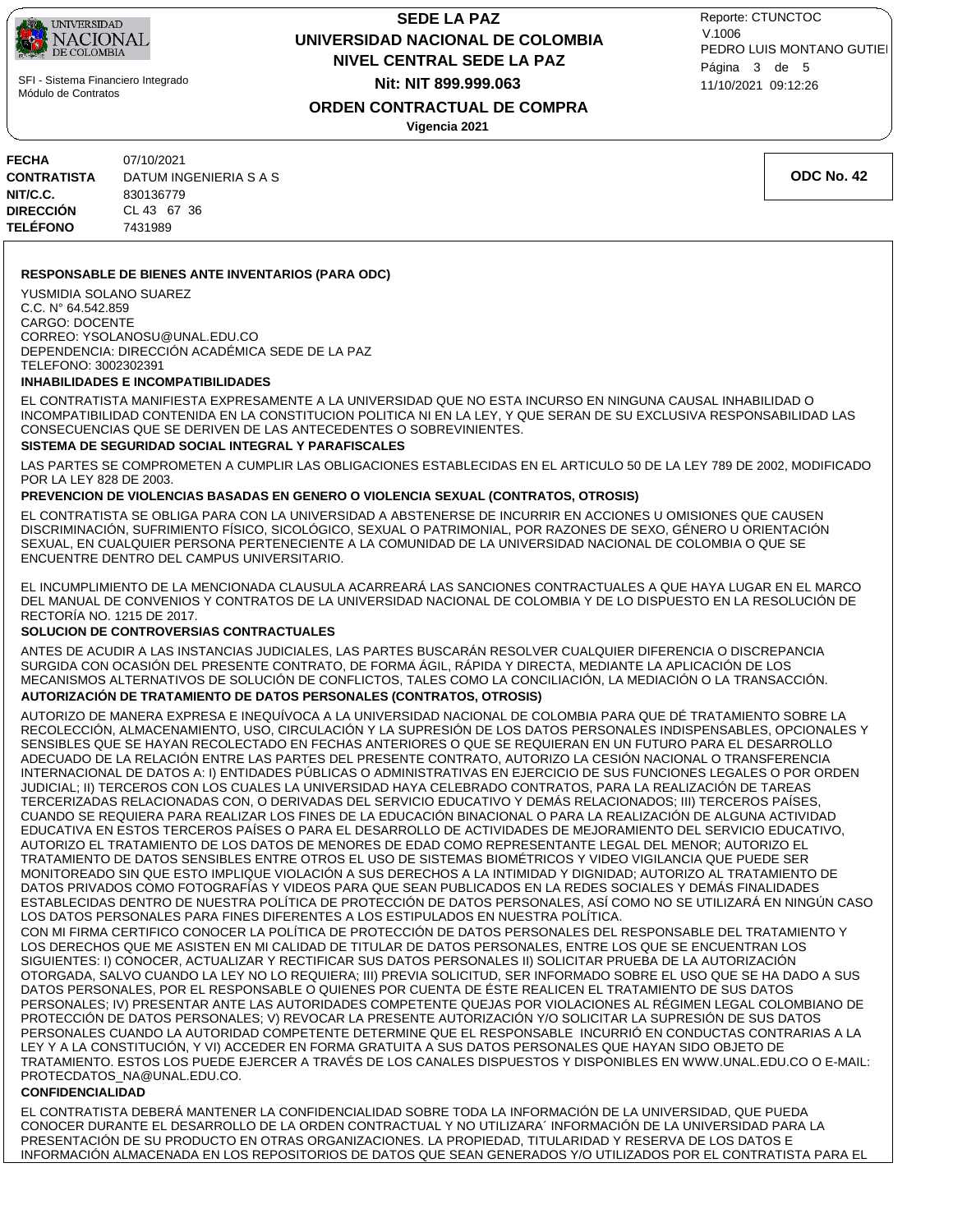

# **NIVEL CENTRAL SEDE LA PAZ SEDE LA PAZ UNIVERSIDAD NACIONAL DE COLOMBIA Nit: NIT 899.999.063**

11/10/2021 09:12:26 PEDRO LUIS MONTANO GUTIEI Reporte: CTUNCTOC V.1006 Página 4 de 5

**ORDEN CONTRACTUAL DE COMPRA**

**Vigencia 2021**

| 07/10/2021             |
|------------------------|
| DATUM INGENIERIA S A S |
| 830136779              |
| CL 43 67 36            |
| 7431989                |
|                        |

**ODC No. 42**

#### **CONFIDENCIALIDAD**

CUMPLIMIENTO DE LAS FUNCIONES CONTRACTUALES PACTADAS, PERTENECEN DE FORMA EXCLUSIVA A LA UNIVERSIDAD. EL CONTRATISTA SE COMPROMETE A RESPETARLA, RESERVARLA, NO COPIARLA Y A GUARDAR ABSOLUTA RESERVA SOBRE TODA LA INFORMACIÓN QUE CONOZCA POR SU ACTIVIDAD O QUE LE SEA DADA A CONOCER POR LA UNIVERSIDAD CON OCASIÓN DEL DESARROLLO DEL OBJETO DEL PRESENTE CONTRATO. PARA ASEGURAR EL CUMPLIMIENTO DE LA OBLIGACIÓN ESTIPULADA EN ESTA CLÁUSULA, EL CONTRATISTA SE OBLIGA A DEVOLVER DE INMEDIATO AL INTERVENTOR Y/O SUPERVISOR DESIGNADO POR LA UNIVERSIDAD, TODA LA INFORMACIÓN FACILITADA PARA LA PRESTACIÓN DEL OBJETO CONTRACTUAL, EN LA MEDIDA EN QUE YA NO RESULTE NECESARIA EN LA EJECUCIÓN DEL MISMO, ABSTENIÉNDOSE DE MANTENER COPIA PARCIAL O TOTAL DE LA INFORMACIÓN Y DOCUMENTOS OBTENIDOS O GENERADOS CON OCASIÓN DE LA RELACIÓN CONTRACTUAL AL VENCIMIENTO DEL PLAZO DE DURACIÓN. EN TODO CASO, SI EL CONTRATISTA UTILIZA LA INFORMACIÓN PARA SU PROPIO PROVECHO DISTINTO AL OBJETO CONTRACTUAL O PARA ENTREGARLA O DARLA A CONOCER A TERCEROS, DEBERÁ INDEMNIZAR A LA UNIVERSIDAD Y RESPONDER A LOS TERCEROS POR TODOS LOS PERJUICIOS OCASIONADOS, SIN MENOSCABO DE LAS ACCIONES LEGALES A QUE HAYA LUGAR. SI POR LA NATURALEZA DEL OBJETO CONTRACTUAL SE DEBE REALIZAR UNA TRANSFERENCIA O TRASMISIÓN INTERNACIONAL DE DATOS PERSONALES, ESTA SE REGIRÁ BAJO LA NORMATIVIDAD VIGENTE DE CADA PAÍS AL QUE SEA ENVIADA Y TRATADA LA INFORMACIÓN, EL ALCANCE DE ESTE COMPROMISO DE CONFIDENCIALIDAD SE EXTENDERÁ A EMPLEADOS Y/O TERCEROS INVOLUCRADOS EN LA EJECUCIÓN DEL PRESENTE CONTRATO Y SERÁ RESPONSABLE DE QUE ESTOS CUMPLAN CON EL MANEJO CONFIDENCIAL DE LA INFORMACIÓN Y DE ACUERDO A LA POLÍTICA DE DATOS PERSONALES DEL RESPONSABLE

#### **SUSPENSION**

EN CASO DE PRESENTARSE LA OCURRENCIA DE HECHOS AJENOS A LA VOLUNTAD DE LAS PARTES, CIRCUNSTANCIAS DE FUERZA MAYOR O CASO FORTUITO, INTERÉS Y CONVENIENCIA MUTUA E INTERÉS PÚBLICO, SE PODRÁ SUSPENDER TEMPORALMENTE LA EJECUCIÓN DEL CONTRATO, PARA LO CUAL EL SUPERVISOR O INTERVENTOR REMITIRÁ AL ORDENADOR DEL GASTO LA SOLICITUD CON UN INFORME QUE JUSTIFIQUE LA NECESIDAD DE SUSPENDER SU EJECUCIÓN Y EL PLAZO REQUERIDO. EL JEFE DE CONTRATACIÓN RECOMENDARÁ AL ORDENADOR DEL GASTO SOBRE LA ACEPTACIÓN DE LA SUSPENSIÓN DE LA EJECUCIÓN CONTRACTUAL.EL ORDENADOR DEL GASTO ACEPTARÁ LA SUSPENSIÓN DEL CONTRATO Y PROCEDERÁ A FIRMAR EL DOCUMENTO DE SUSPENSIÓN RESPECTIVA, REMITIÉNDOSE COPIA DE LA MISMA POR PARTE DEL SUPERVISOR O INTERVENTOR A LA COMPAÑÍA ASEGURADORA O BANCO GARANTE (EN CASO QUE APLIQUE). EL TÉRMINO DE LA SUSPENSIÓN DEBE SER DETERMINADO O DETERMINABLE Y PARA LA REINICIACIÓN DE LA EJECUCIÓN DE LA ORDEN CONTRACTUAL EN EL DOCUMENTO DE SUSPENSIÓN SE ESTIPULARÁ LA FECHA DE REINICIO.ES FUNCIÓN DEL SUPERVISOR O INTERVENTOR VERIFICAR QUE UNA VEZ REINICIADA LA EJECUCIÓN CONTRACTUAL EL CONTRATISTA AMPLÍE O PRORROGUE LA VIGENCIA DE LA GARANTÍA PACTADA EN LA ORDEN CONTRACTUAL, EN CASO QUE APLIQUE.

#### **CESION**

ES PROHIBIDO AL CONTRATISTA CEDER LA PRESENTE ORDEN CONTRACTUAL EN FORMA TOTAL O PARCIAL, SIN LA PREVIA AUTORIZACIÓN POR ESCRITO DEL ORDENADOR DEL GASTO DE LA UNIVERSIDAD.

#### **SUBCONTRATACION**

CUALQUIER SUBCONTRATACION QUE EL CONTRATISTA PRETENDA HACER PARA LA EJECUCION DE LA ORDEN CONTRACTUAL, DEBERA SER APROBADA PREVIAMENTE Y POR ESCRITO POR LA UNIVERSIDAD. EL CONTRATISTA SERA RESPONSABLE DEL CUMPLIMIENTO POR PARTE DE SUS SUBCONTRATISTAS, DE LAS EXIGENCIAS COMERCIALES, ECONOMICAS Y JURIDICAS ESTABLECIDAS POR LA UNIVERSIDAD, Y EN CONSECUENCIA SERA RESPONSABLE SOLIDARIAMENTE CON EL SUBCONTRATISTA POR LOS PERJUICIOS DE TODA INDOLE QUE LA UNIVERSIDAD, SUS CLIENTES O USUARIOS PUEDAN SUFRIR COMO CONSECUENCIA DE LA LABOR DEL SUBCONTRATISTA. LOS SUBCONTRATOS NO EXIMIRAN AL CONTRATISTA DE SUS RESPONSABILIDADES CONTRACTUALES NI LAS ATENUARA. LA UNIVERSIDAD NO ASUMIRA NINGUNA OBLIGACION DIRECTA O INDIRECTA CON EL SUBCONTRATISTA, NI ESTA EN LA OBLIGACION DE TENER NINGUN CONTACTO O ENTENDIMIENTO CON LOS SUBCONTRATISTAS, SIENDO EL CONTRATISTA EL DIRECTAMENTE OBLIGADO A RESPONDER ANTE LA UNIVERSIDAD POR LA ACTIVIDAD SUBCONTRATADA COMO SI EL FUERE EL DIRECTO EJECUTOR DE LA MISMA; EN LOS SUBCONTRATOS SE DEBERA CONSIGNAR EXPRESAMENTE ESTA CIRCUNSTANCIA. EN TODO CASO LA UNIVERSIDAD SE RESERVA EL DERECHO DE EXIGIRLE AL CONTRATISTA, DE SER PROCEDENTE, QUE REASUMA EL CUMPLIMIENTO DE LA OBLIGACION SUBCONTRATADA, O EL CAMBIO DEL SUBCONTRATISTA, SIN QUE SE DERIVE RESPONSABILIDAD DE NINGUNA CLASE PARA LA UNIVERSIDAD. EN TAL EVENTO, EL CONTRATISTA DEBERA PROCEDER DENTRO DE LOS QUINCE (15) DIAS CALENDARIOS SIGUIENTES A LA COMUNICACION DE LA UNIVERSIDAD.

#### **MULTAS**

EN CASO DE QUE EL CONTRATISTA INCURRA EN INCUMPLIMIENTO PARCIAL DE LAS OBLIGACIONES DERIVADAS DE LA PRESENTE ORDEN CONTRACTUAL, LA UNIVERSIDAD, MEDIANTE RESOLUCION MOTIVADA QUE PRESTARA MERITO EJECUTIVO, PODRA IMPONER MULTAS DIARIAS, A RAZÓN DEL 0,01% DEL VALOR CONTRACTUAL DE LA OBLIGACIÓN O PARTE INCUMPLIDA, MIENTRAS PERSISTA EL INCUMPLIMIENTO, SIN QUE SUMADAS SUPEREN EL 20% DEL VALOR DE LA ORDEN CONTRACTUAL O CONTRATO.

### **CLAUSULA PENAL**

SE PACTA COMO CLÁUSULA PENAL PECUNIARIA LA SUMA EQUIVALENTE AL VEINTE POR CIENTO (20%) DEL VALOR TOTAL DEL CONTRATO, LA CUAL SE HARÁ EFECTIVA POR PARTE DE LA UNIVERSIDAD, EN CASO DE ATRASO O INCUMPLIMIENTO POR PARTE DEL CONTRATISTA DE CUALQUIERA DE LAS OBLIGACIONES SURGIDAS DEL PRESENTE CONTRATO. DICHA SUMA PODRÁ SER TOMADA DIRECTAMENTE DE LAS GARANTÍAS, O DE SER EL CASO, SE COBRARÁ POR JURISDICCIÓN COACTIVA.

### **CADUCIDAD**

LA UNIVERSIDAD PODRA DAR POR TERMINADA UNA ORDEN CONTRACTUAL Y ORDENAR SU LIQUIDACION, EN AQUELLOS CASOS EN LOS